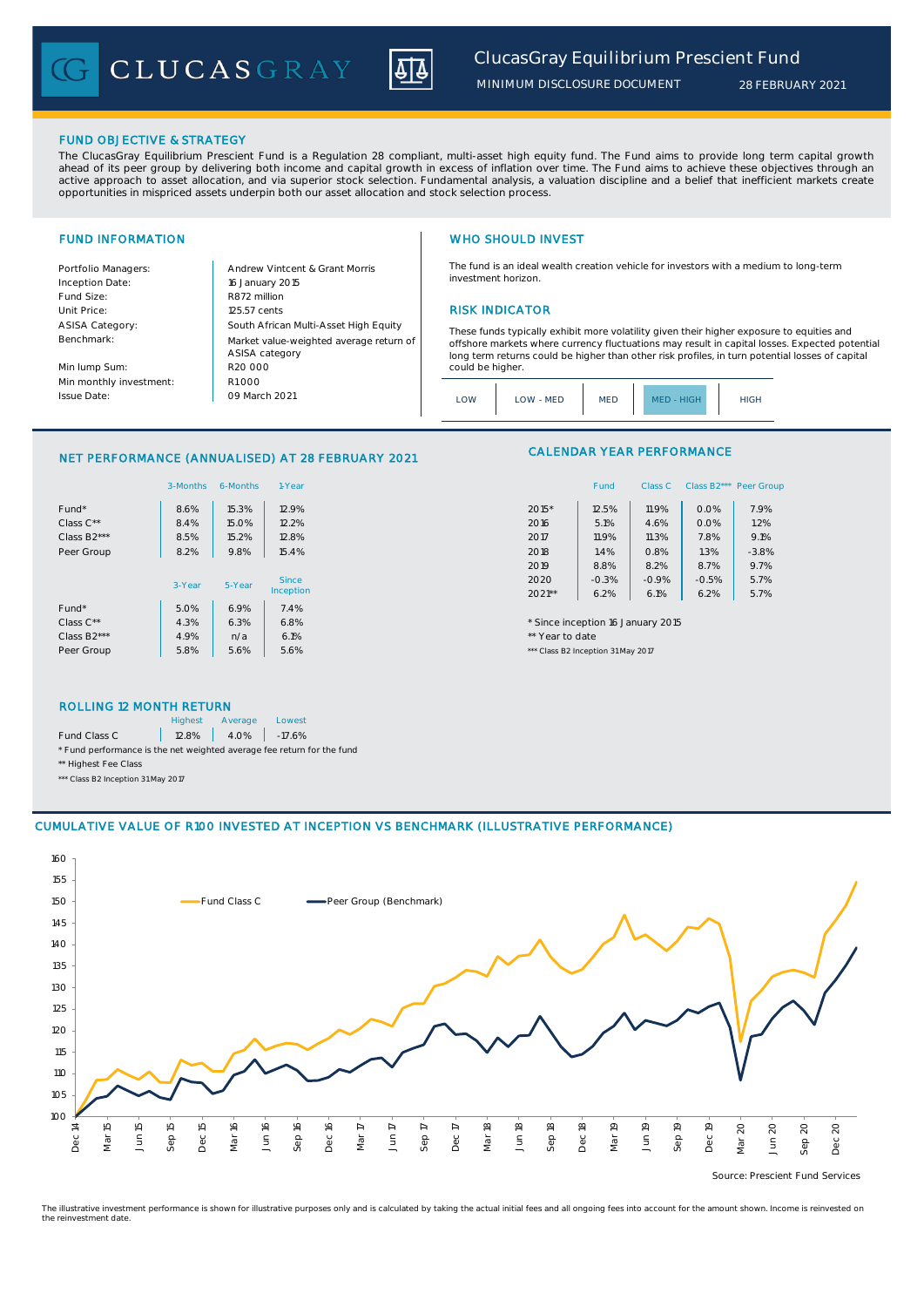CLUCASGRAY



| 3.5% |
|------|
| 3.0% |
| 2.8% |
| 2.3% |
| 2.2% |
| 2.2% |
| 2.0% |
| 2.0% |
| 1.9% |
| 1.9% |
|      |



# DISTRIBUTIONS FEE STRUCTURE

| Distribution Frequency | Annually            | <b>TER</b>                          | Class C | Class B |
|------------------------|---------------------|-------------------------------------|---------|---------|
| Distribution Date      | 01 April            | Annual Management Fee (excl. VAT)   | 1.20%   | 0.75%   |
| Last Distribution      | 4.18 cents per unit | Other Cost                          | 0.10%   | 0.10%   |
|                        |                     | VAT                                 | 0.20%   | 0.13%   |
|                        |                     | Total Expense Ratio (incl. VAT)     | 1.50%   | 0.98%   |
|                        |                     | Transaction Costs (incl. VAT)       | 0.18%   | 0.18%   |
|                        |                     | Total Investment Charge (incl. VAT) | 1.68%   | 1.16%   |

| Class C | Class B <sub>2</sub> |
|---------|----------------------|
| 1.20%   | 0.75%                |
| 0.10%   | 0.10%                |
| 0.20%   | 0.13%                |
| 1.50%   | 0.98%                |
| 0.18%   | 0.18%                |
| 1.68%   | 116%                 |

# MONTHLY COMMENTARY

With global equity markets continuing their seemingly never ending march higher, 2021 is off to a good start. On the back of a good January, February proved to be another good month for equity investors. The ClucasGray Equilibrium Prescient Fund gained 3.6% in the month, and has now returned nearly 9% in the last quarter, and over 15% in the<br>last 6 months, ahead of the peer group in those p

Whilst the scars of the Covid crash in March 2020 run deep, we have been very encouraged by the strong rebound in operational earnings and the concomitant rise in share<br>prices of many of the fund's holdings over the last f Growthpoint and MTN, all of which gained between 10% and 20% in February. Motus and RB Plats were the standout performers, gaining around 30% in the month.

Whilst it is true that most markets have rerated over the last few years, with South Africa being a notable exception, the reality is that the S&P500's rerating has been nothing short of remarkable. What is of concern to us, is that investors are now finding ways to justify these lofty multiples, with the most common argument centering around<br>historically low bond yields. Whilst we concede that on With the recent move upwards in US bond yields, we believe there is reason to be cautious on current global valuations.

For South African investors, we have taken comfort in the relative valuation support for our local market. The JSE, with a few exceptions, has not enjoyed the re-rating<br>experienced in global markets. As Keynes famously sai assets are not remotely priced for perfection!

Away from equities, we continue to believe that South African fixed income markets offer attractive real yields, and whilst global fixed income markets are experiencing a modest increase in yields off historically low levels, we believe that yield gap between South Africa and most other regions is extreme.